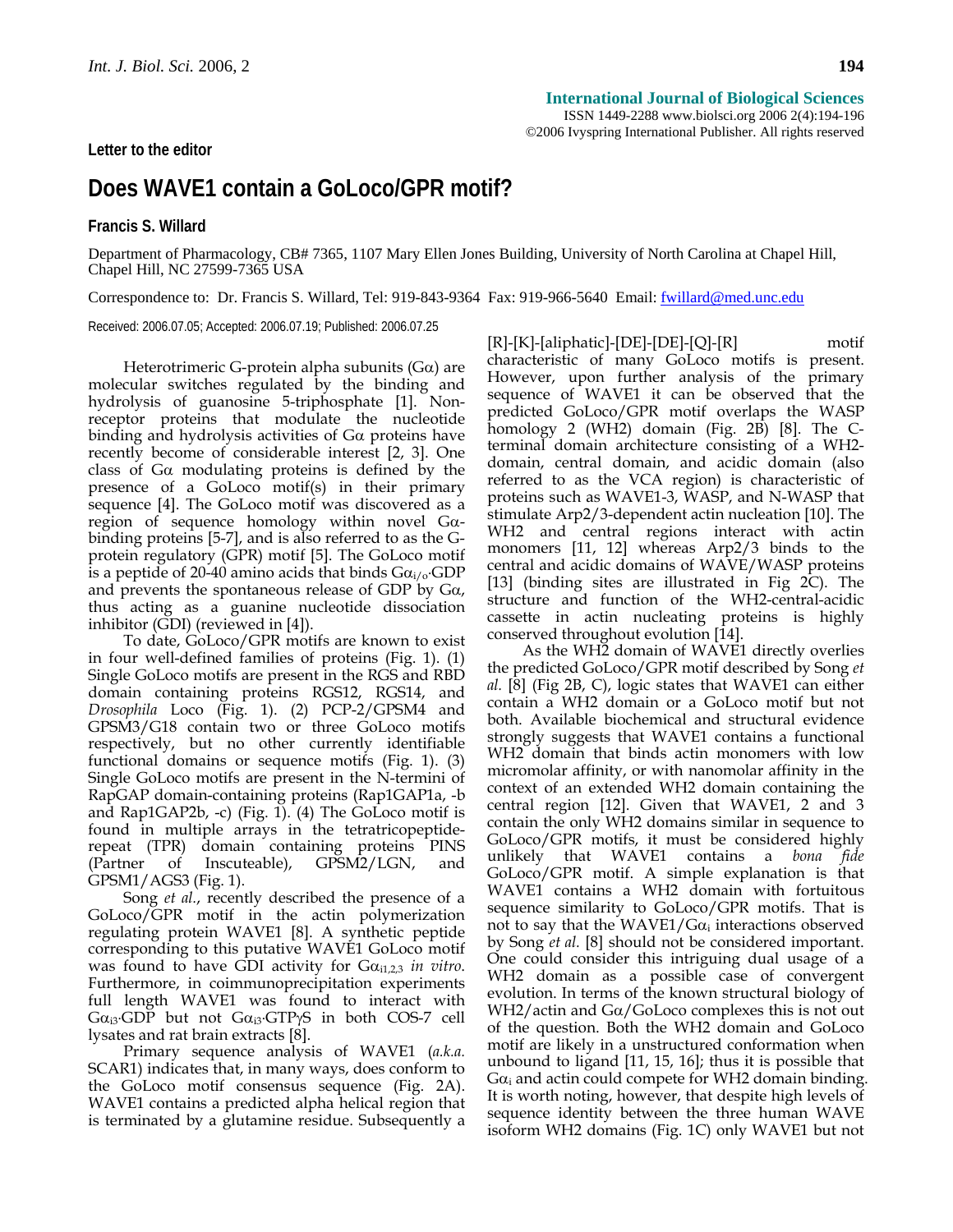WAVE2 nor WAVE3 were found to have GDI activity on  $Ga<sub>i</sub>$  subunits (the signature biochemical activity of a GoLoco/GPR motif). This therefore argues against a conserved role for WH2 domains in heterotrimeric Gprotein regulation, in general.

In summary, WH2 domains and GoLoco/GPR motifs are evolutionarily independent protein-binding sequences. Fortuitous sequence similarity between WH2 domains and GoLoco/GPR motifs should not be considered indicative of common ancestry and/or shared function.

## **Abbreviations**

Arp2/3: Actin related protein 2/3; GPSM: Gprotein signaling modulator; PCP-2: Purkinje cell protein-2; Rap1GAP: Rap1 GTPase activating protein; RBD: Ras binding domain; RGS: regulator of Gprotein signaling; SCAR: suppressor of the *Dictyostelium* cAMP receptor; WASP: Wiskott-Aldrich syndrome protein; WAVE: WASP-family verprolin homologous protein.

### **Conflict of interests**

Declared none.

#### **References**

- 1. Gilman AG. G proteins: transducers of receptor-generated signals. Annu Rev Biochem 1987;56:615-649.
- Sato M, Blumer JB, Simon V, Lanier SM. Accessory proteins for G proteins: partners in signalling. Annu Rev Pharmacol Toxicol 2006;46:151-187.
- 3. Siderovski DP, Willard FS. The GAPs, GEFs, and GDIs of heterotrimeric G-protein alpha subunits. Int J Biol Sci 2005;1(2):51-66.
- 4. Willard FS, Kimple RJ, Siderovski DP. Return of the GDI: the GoLoco motif in cell division. Annu Rev Biochem 2004;73:925- 951.
- 5. Takesono A, Cismowski MJ, Ribas C, Bernard M, Chung P, Hazard S, Duzic E, Lanier SM. Receptor-independent activators of heterotrimeric G-protein signaling pathways. J Biol Chem 1999;274(47):33202-33205.
- 6. Siderovski DP, Diverse-Pierluissi M, De Vries L. The GoLoco motif: a Galphai/o binding motif and potential guaninenucleotide exchange factor. Trends Biochem Sci 1999;24(9):340- 341.
- 7. Ponting CP. Raf-like Ras/Rap-binding domains in RGS12- and still-life-like signalling proteins. J Mol Med 1999;77(10):695-698.
- 8. Song KS, Peterson YK, Freidman A, Blumer JB, Sato M, Lanier SM. Identification and characterization of a G-protein regulatory motif in WAVE1. FEBS Lett 2006;580(8):1993-1998.
- 9. Schultz J, Milpetz F, Bork P, Ponting CP. SMART, a simple modular architecture research tool: identification of signaling domains. Proc Natl Acad Sci U S A 1998;95(11):5857-5864.
- 10. Bompard G, Caron E. Regulation of WASP/WAVE proteins: making a long story short. J Cell Biol 2004;166(7):957-962.
- 11. Chereau D, Kerff F, Graceffa P, Grabarek Z, Langsetmo K, Dominguez R. Actin-bound structures of Wiskott-Aldrich syndrome protein (WASP)-homology domain 2 and the implications for filament assembly. Proc Natl Acad Sci U S A 2005;102(46):16644-16649.
- 12. Kelly AE, Kranitz H, Dotsch V, Mullins RD. Actin binding to the C domain of WASP/Scar proteins plays a critical role in the activation of the Arp2/3 complex. J Biol Chem; in press.
- 13. Panchal SC, Kaiser DA, Torres E, Pollard TD, Rosen MK. A conserved amphipathic helix in WASP/Scar proteins is essential for activation of Arp2/3 complex. Nat Struct Biol 2003;10(8):591- 598.
- 14. Aspenstrom P. The verprolin family of proteins: regulators of cell morphogenesis and endocytosis. FEBS Lett 2005;579(24):5253-5259.
- 15. Kimple RJ, Kimple ME, Betts L, Sondek J, Siderovski DP. Structural determinants for GoLoco-induced inhibition of nucleotide release by Galpha subunits. Nature 2002;416(6883):878-881.
- 16. Adhikari A, Sprang SR. Thermodynamic characterization of the binding of activator of G protein signaling 3 (AGS3) and peptides derived from AGS3 with G alpha i1. J Biol Chem 2003;278(51):51825-51832.
- 17. Altschul SF, Gish W, Miller W, Myers EW, Lipman DJ. Basic local alignment search tool. J Mol Biol 1990;215(3):403-410.
- 18. Chenna R, Sugawara H, Koike T, Lopez R, Gibson TJ, Higgins DG, Thompson JD. Multiple sequence alignment with the Clustal series of programs. Nucleic Acids Res 2003;31(13):3497- 3500.